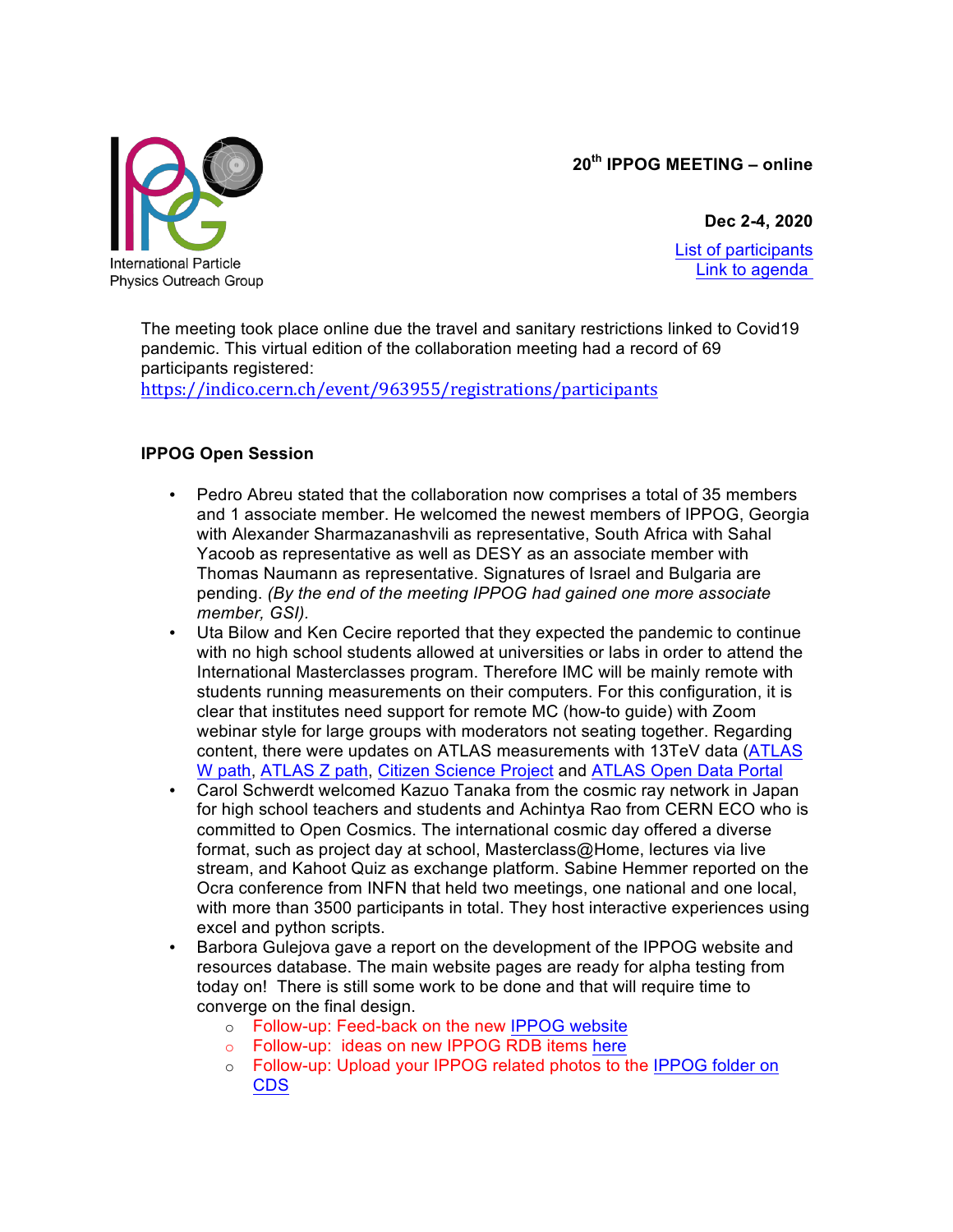## **Inspiring Success Stories**

- Vojtech Pleskot presented an update of the outreach activities for ichep2020. The conference should have been in Prague but, instead, it was organized online. For the general public, there were: a talk by Barry Barish, "The Big Bang Stage" series of talks/performances hosted by Connie Potter, the "Universal Science" event organized by Marzena Lapka and Steven Goldfarb and "BeInspired@ICHEP2020" inspired by Michael's Hoch's initiative "Cultural Collisions", which received great media attention. Vojtech also highlight the animation movie A day with Particles which has won awards in film festivals.
- Claudia Fracchiolla gave a summary of activities for APS that aims to amplify the voice of science (social media, wiki scientist, etc), communicate the role of physics in the modern world (Kits for activities for mid schools across US called LabEscape) and promote effective physics education for all (community of practice through conferences and website of this community mixing informal and practitioners).
	- o Follow-up: Invitation for IPPOGers to join many initiatives such as participating on the Wikipedia training program or apply for funding outreach activities. Contacts at APS are physicscentral@aps.org or directly to fracchiolla@aps.org
- Elora McFall talked on behalf of the International Association of Physics Students (IAPS), an international link for physics students and young physicists around the globe. The organization, which has more than 65,000 members around the world, provides support for young physicists to build international collaborations and to network.
	- $\circ$  Follow-up: Check out the organization and the #ThePhysicistChallenge
- Christine Kourkoumelis reported on the Erasmus project called The Frontiers that has already produced 21 educational resources and trained more than 500 teachers; and the Reinforce EU projects that counts with four demonstrators that are ready to collect date.

## **Countries, Labs and Experiments Highlights**

- Jeff Wiener and Julia Woithe from the Outreach group at CERN created an online particle physics course, with 16 chapters comprising videos/texts, aimed to introduce high-school students to central models of particle physics
	- $\circ$  Follow-up: Input and participation on the translation of these courses by contacting Jeff.wiener@cern.ch or Julia.woithe@cern.ch directly.
- Lisa Johnsen presented the "Week of Particle World" organized by the Netzwerk Teilchenwelt, a national outreach network in particle and astrophysics. The event was organized locally and included activities such as Guided tours, Popular science talks, Science Café, Science Show, Science Slam and Masterclass@home, counting with a participation of more than 1,500 people.
- Marcelo Munhoz described the first national meeting of the IPPOG Brasil group, which aims to motivate broader and inter-institutional projects. Almost 300 people from all over Brazil participated in this conference. Next actions are to create a meeting point in the web for particle physicists interested in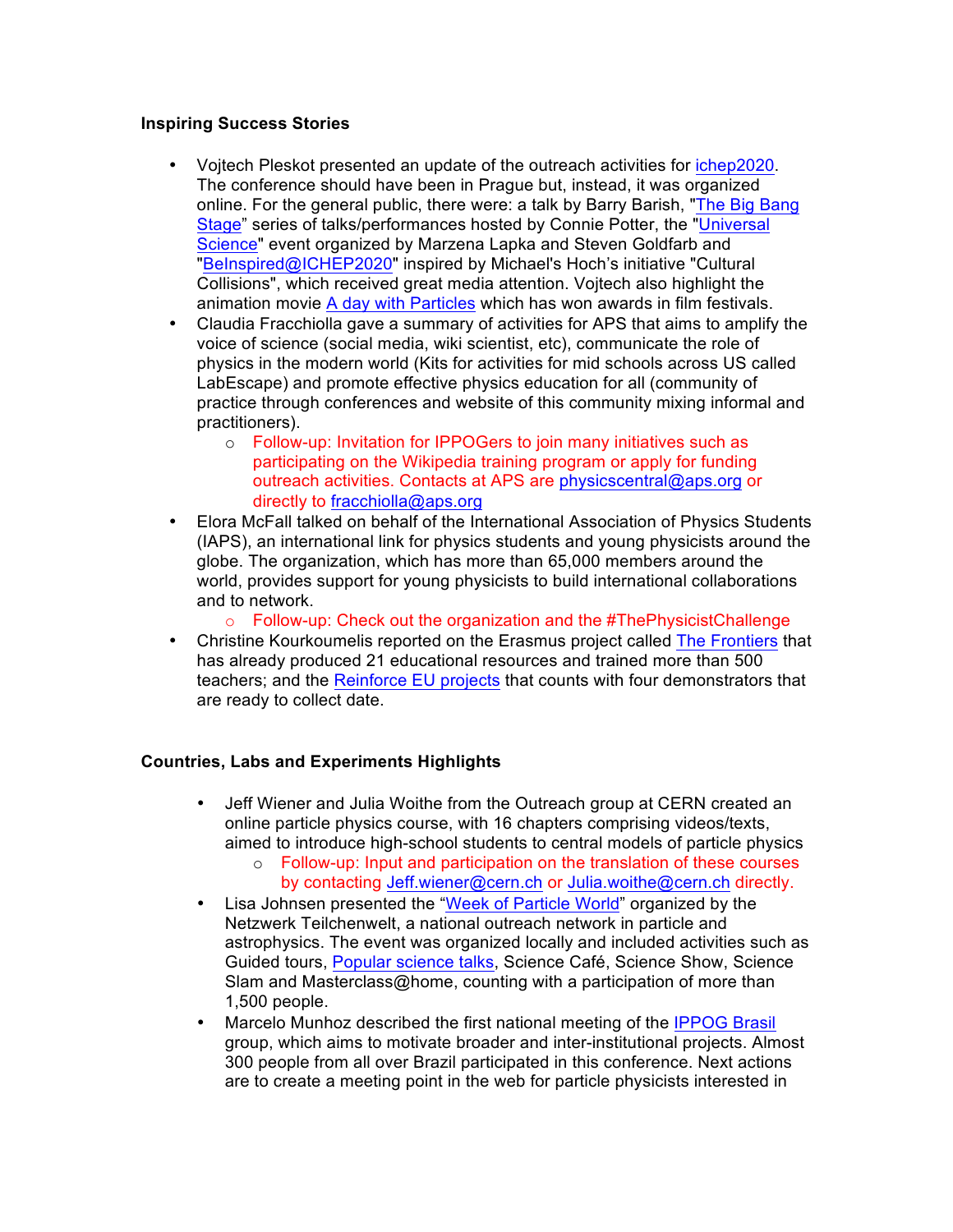outreach, enhance its social and traditional media presence, and create a network with school teachers.

### **IPPOG Session 02 – Working Groups - Collaboration Matters**

- Kenneth William Cecire and Uta Bilow reported on the **Expanding Masterclasses WG** – Focus on national organizer / local science popularisation or outreach organisation to overcome language barrier, such as countries like India for example, continue doing masterclasses for teachers and create a scenario table for new masterclasses. Next is to think of using some resources of IPPOG such as for video, R-pi servers, etc.
- Michael Hoch and Hans Peter gave a report of all the activities of the members of **the Exhibits and Public events WG** - highlighting updates on Cultural Collisions in Bosnia Herzegovina and Vienna. Additionally, a large number of science talks, art talks, round table discussions, dialogue circles as well as science workshops, masterclass workshops and art ateliers have been offered to international participants through Suratomica Project for Colombia.

**IPPOG Session 03 - Panel Discussion - The next steps following the European Strategy Recommendations.** Panelists were: Perrine Royole-Degieux (representing EPPCN), Rebecca Thompson (representing Fermilab and reporting discussion from Snowmass), as well as Panagiotis Charitos and Markus Mooslechner (representing communications around the FCC) with Ana Godinho as moderator.

The goal of the discussion was to identify avenues that may inform future activities of the labs, projects and collaborations involved (after the publication of the recommendations of the European Strategy for Particle Physics). Each panellist made a statement then the floor was opened for discussion.

- Perrine Royole-Degieux said that EPPCN is focusing in the communications of "why we need a Higgs machines", which are very ambitious projects that need economic and political reasoning in order to move forward. However it is also important to continue engaging with youth and the scientific community along the way. The main audiences for communications are ministries, scientific community and public who ultimately will be ones influencing decision makers.
- Markus Mooslechner stated that the focus of the communication should be in bridging the knowledge divide between science and society: "When discussing funding we should try to steer away from numbers only…and find a way to make the public understand what the project is really about and what are all the potential deliverables"
- Rebecca Thompson said that she believed the public is in fact thirsty for more knowledge but the content out is not always great. Her work at Fermilab focus on the formal education: "We are trying to train everyone across the lab to do public outreach and break down the deficit of scientists with the message that *There are numerous ways for you to support science even if you are not a scientist".*
- Ana Godinho added that is vital to develop more platforms that engage in dialogue with the public instead of only providing a one way communication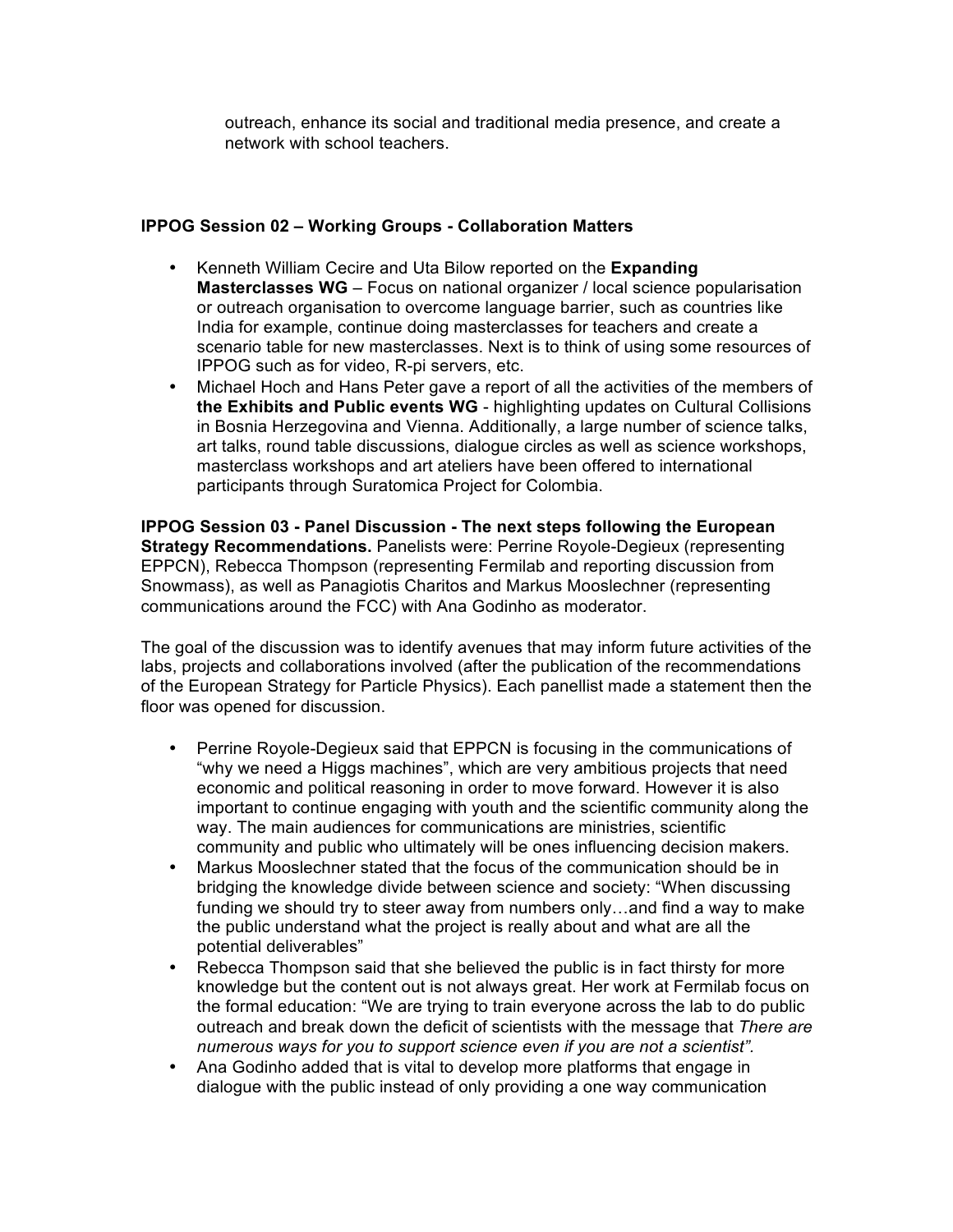After the first statements the three questions below triggered important discussion.

- 1. How do we reach out for the broader community?
- 2. How can we engage teachers in formal education?
- 3. How to get our non-particle physics colleagues to get onboard on our goal?

Here are some examples of the exchanges that took place:

- "It is hard to have a curriculum only dedicated to particle physics… the easier way is to add particle physics to the current curriculum. Additionally teachers need to be better trained; we see that when teachers have support to bring in material to the curriculum it works."- Becky
- "Provide teachers with materials that are more appealing such as videos and podcasts! Planets are a fascinating topic but Quantum mechanics is also a fascinating topic"- Markus
- "Teach people about the scientific method and the motivation of doing science and not only about the specific topics. That is also a way to bring in other partners from other fields" – Perrine
- "Reaching kids through education is great but how can we expand representation of science into the public mind? I believe that is through storytelling and by developing strong characters instead of focusing on the precision and small steps which can be perceived as boring" - Markus
- " Precision, small steps and breakthroughs are what science is about! So to hear that this is boring is worrisome" – Jonas
- "Our own community and our funding agencies are the most challenging to bring onboard. We are now asking for more money than usual and to just explain why that is needed with pure physics is going to be difficult. In one sense, we have been living in a *golden era* and I think now the benefits for society will be most relevant. EPPCN, will focus on three working groups with a focus on 1) physics, 2) benefits for society and 3) environmental issues which, if it not taken care of, might be a showstopper.

See in the appendix more comments added on the zoom chat in parallel to the panel.

#### **IPPOG Session 04 – Collaboration Matters**

- "Science communication needs to be friendlier towards visually impaired," said Suchita Kulkarni (Austrian Academy of Sciences (AT)). Suchita has formed a group that meets twice/week to discuss scientific topics as varied as Dark Matter, Corona virus, Mosquito bites and Yellow throated bulbuls, making them easier to explain orally instead of visually as they usually are.
- Despina Hatzifotiadou reported on the activities of the Speakers and Publications Committee. IPPOG attended APS April2020, ICHEP2020 and LHCP2020 conferences. It presented to the CERN council, LOG, IPPOG Brasil, and created several documents published on CDS.
	- o Follow-up: Call for members to propose specific talks at the major conferences in 2021, especially if they already attending them.
- Barbora Gulejova reported on Content Development Strategy that is currently focused on the development of best practices and explanatory material, the usage of new activities and topics to reach broader audiences and the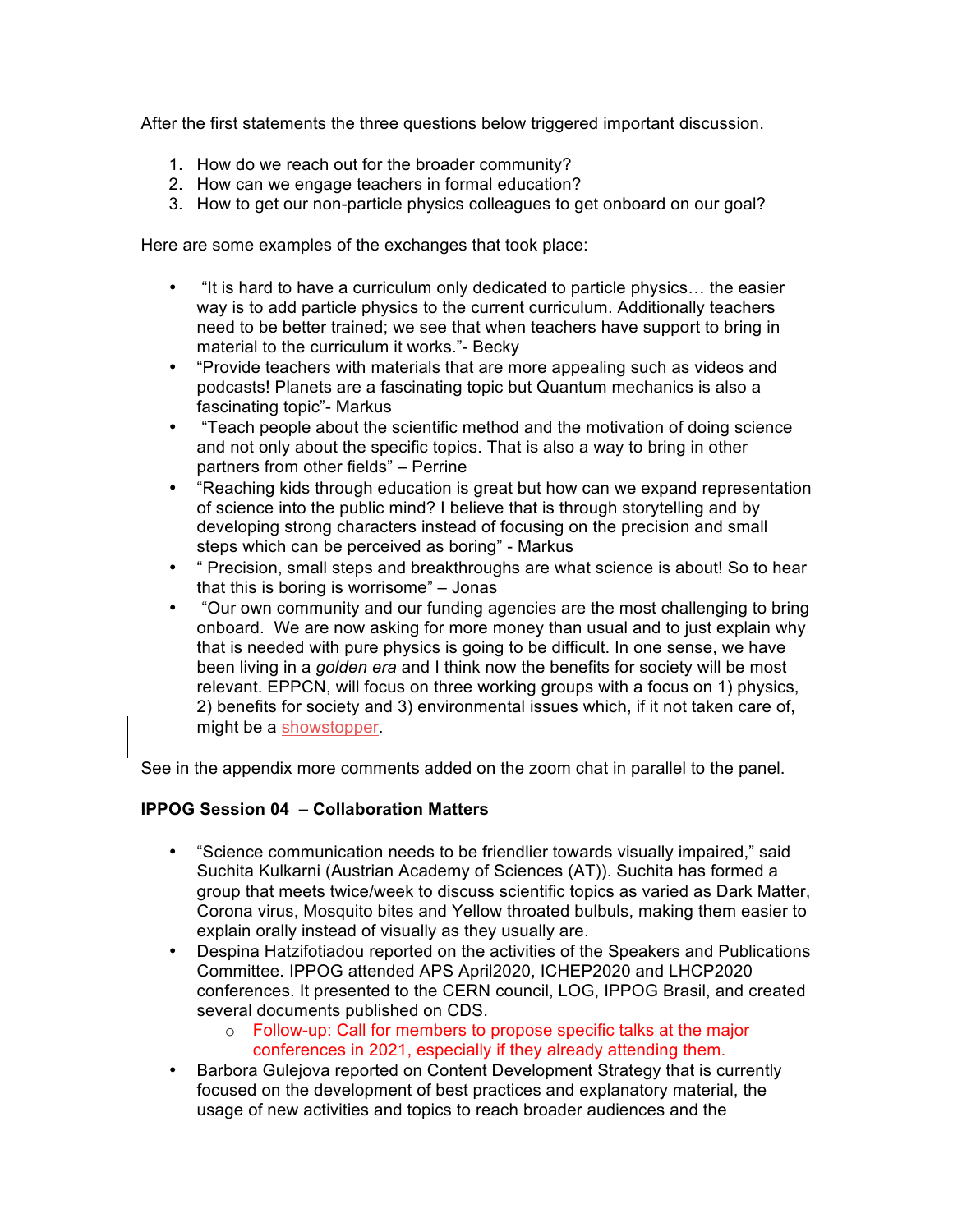development of active online communication platforms. The aim for the new RDB is to become as comprehensive and representative a collection of particle physics outreach and education resources as possible. The next steps are to 1) fill the new RDB with curated content 2) add new content from Collection 3) Develop and add new "IPPOG made" content!

- o Follow-up: Propose new resources to RDB, Contribute to IPPOG Wisdom Collection and Contribute to IPPOG stories about applications for society.
- Final remarks: the IPPOG spring meeting will take place most likely online and date will be decided early next year.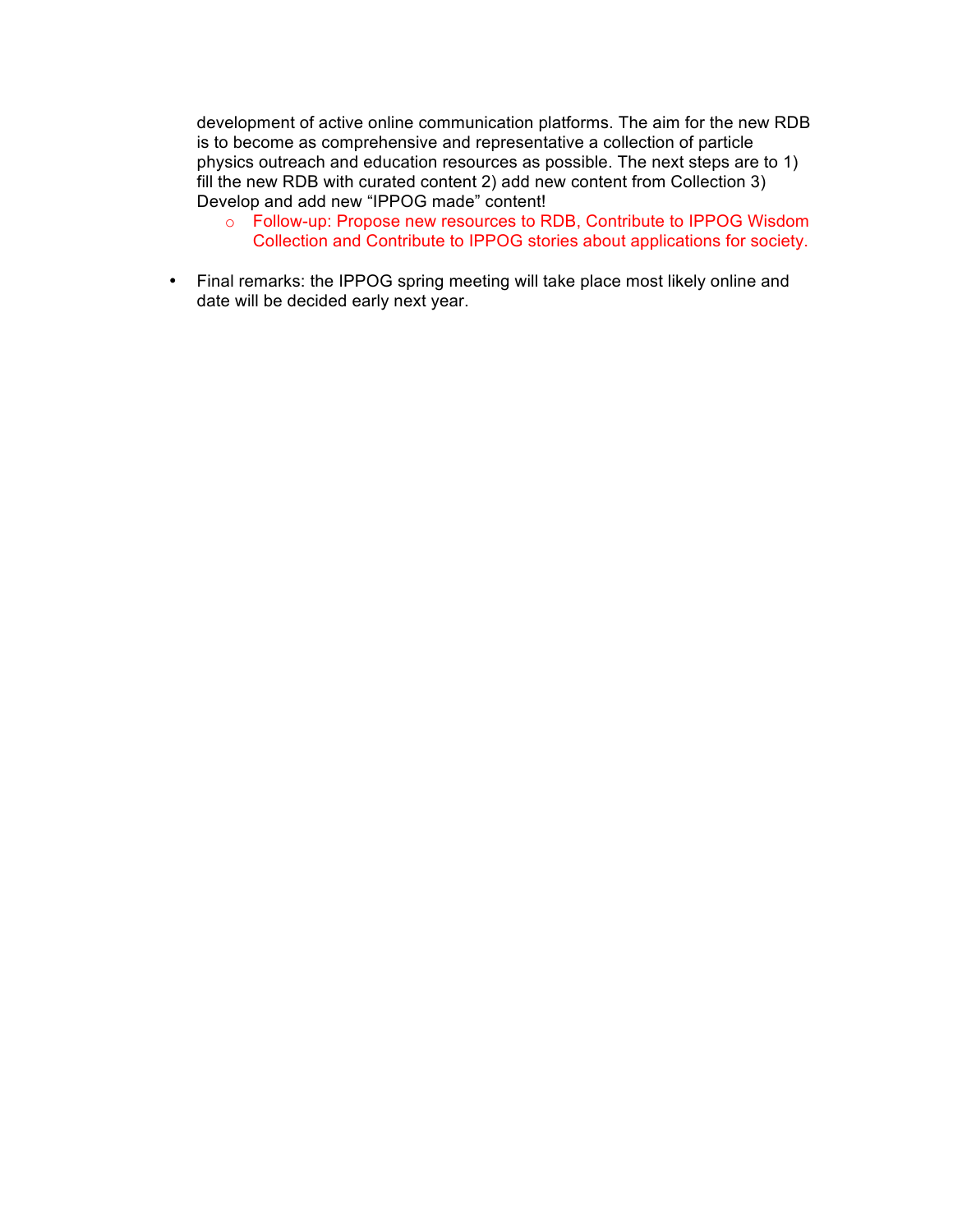#### **Appendix – Notes in Chat Window from the Panel Discussion**

Charles Timmermans: What would be the motivation for a teacher, not usually trained in particle physics, to use examples of a field he/she is not comfortable with for 'normal' concepts?

This is the link to the falling walls debate: https://www.youtube.com/watch?v=U1pq0NbPYM4

Pedro Abreu: A good example is the magnet field bending. It was this bending that was fundamental in the discovery on antimatter and the image is very clear (a track that bends). So, it teaches the importance of being aware of magnet bending that can then also be used to talk about accelerators, which is more "exciting" than just talk about  $F= q$ v x B in an abstract way.

Hans Peter: https://www.springer.com/gp/book/9783030523909#aboutBook

Rebecca Thomson: Thank you so much for having me. I have to leave in just a minute, but my email is rebeccat@fnal.gov. I look forward to working with you all in the future!

Michael Kobel: This is exactly what I cited with the concept of charges, Hans-Peter, you know electric charges, and extend the concept to all interactions. this works extremely well with teachers. The four-volume teaching material with this concept you find on https://www.teilchenwelt.de/material/materialien-fuer-lehrkraefte/unterrichtsmaterialteilchenphysik/ and more material on https://www.teilchenwelt.de/material/materialienfuer-lehrkraefte/ (all in german, unfortunately)

Pallab Roygupta: We teach that like particles repel each other and unlike particle attract each other but we don't teach why is It so....but it can be explained in the school level as well...small questions often take us to the wonderland of particle world; we just have to Voyage

Ken Cecire: I should mention the QuarkNet Data Activities Portfolio, which emphasizes high school student activities for learning through particle physics data. https://quarknet.org/data-portfolio

Steve Goldfarb: Decathlon and Migros – only 10 minutes form CERN – have NASA material, but nothing from CERN. I've been frustrated by this issue for years. How do we expect to popularise particle physics if we can't even sell merch?

Connie Potter: I also completely agree with the 'reasoning' begin 'why' we need to do these projects (or even the LHC), as being utterly boring to any non-scientist. We have to find a story, a theme, some excitement. Just saying 'basic research' is meaningless and pointless but @jonas you have to adapt to society's attention span, society's interests.

Jonas Sandberg: @C, regarding the short attention span of society, my point is that we cannot always nurture that by going away from explaining the facts and how things really work in science :) And I think society can handle the truth, to a larger degree than we think (but maybe I am too naive) :)